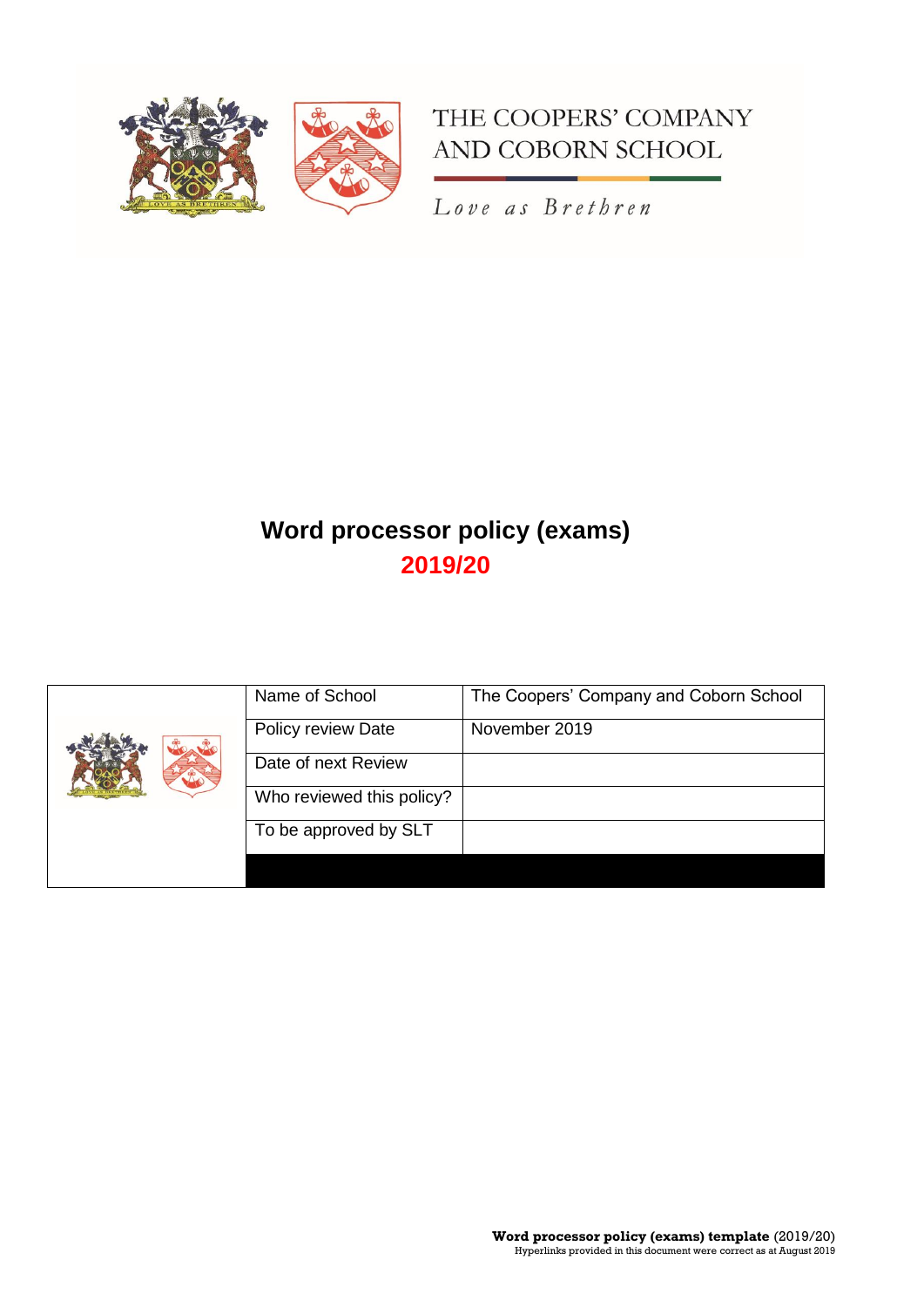

## **Contents**

| The criteria The Coopers' Company and Coborn School uses to award and allocate word processors |  |
|------------------------------------------------------------------------------------------------|--|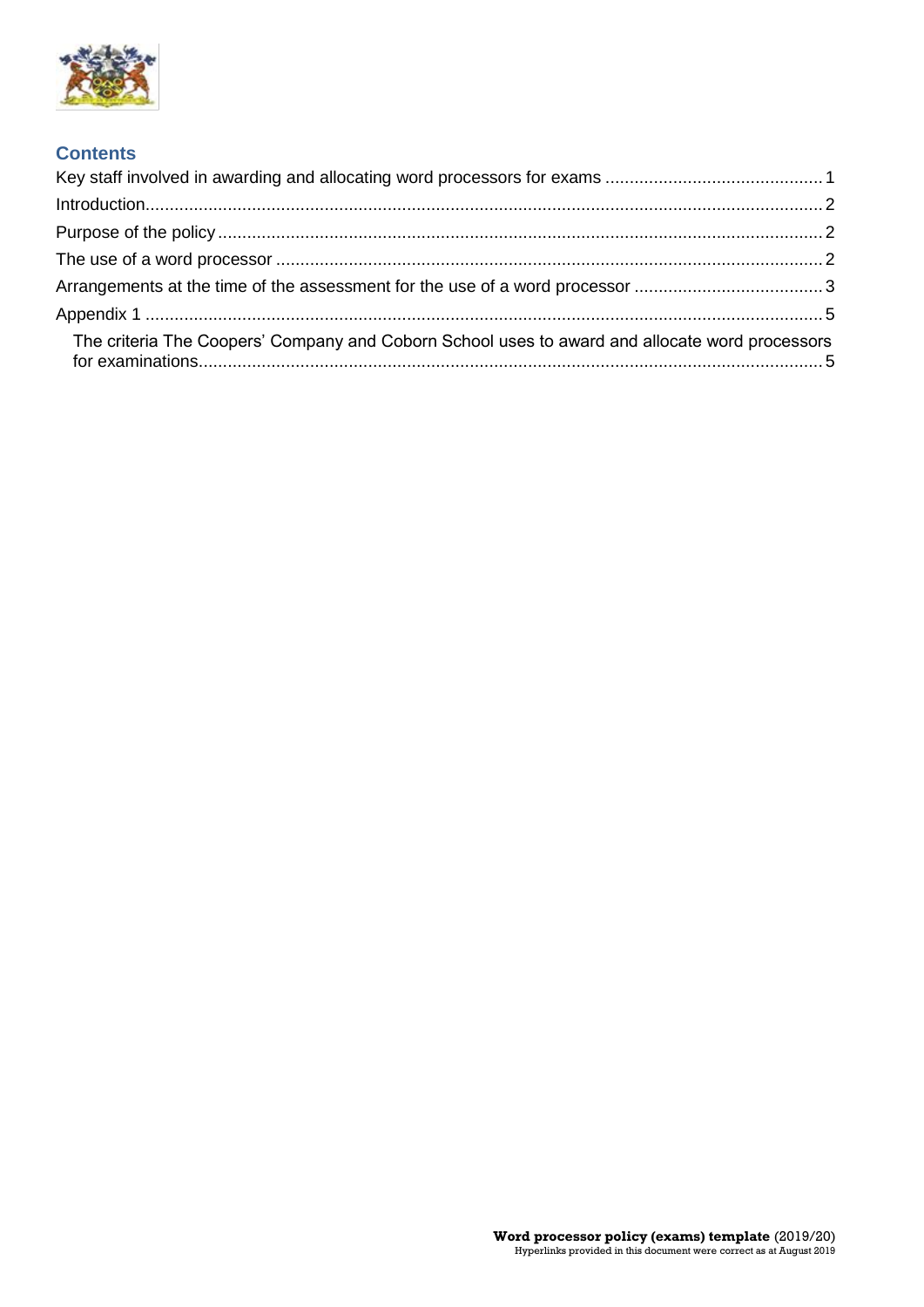

## <span id="page-2-0"></span>**Key staff involved in awarding and allocating word processors for exams**

| <b>Role</b>             | Name(s)                                                                                             |
|-------------------------|-----------------------------------------------------------------------------------------------------|
| <b>SENDCo</b>           | Mrs. R. Carron                                                                                      |
| <b>Assistant SENDCo</b> | Mrs. V. Bradley                                                                                     |
| Exams team              | Mrs. A. Titley - Examinations and Data Manager<br>Mrs. L. Butler - Exams Assistant                  |
| SLT member(s)           | Ms. S. Hay<br>Mr. R. Bell<br>Mr. M. Duncan<br>Mrs. J. Harris<br>Mrs R. Carron<br>Mr. J. Dudley-Hart |
| IT manager              | Mr. B. Kiff                                                                                         |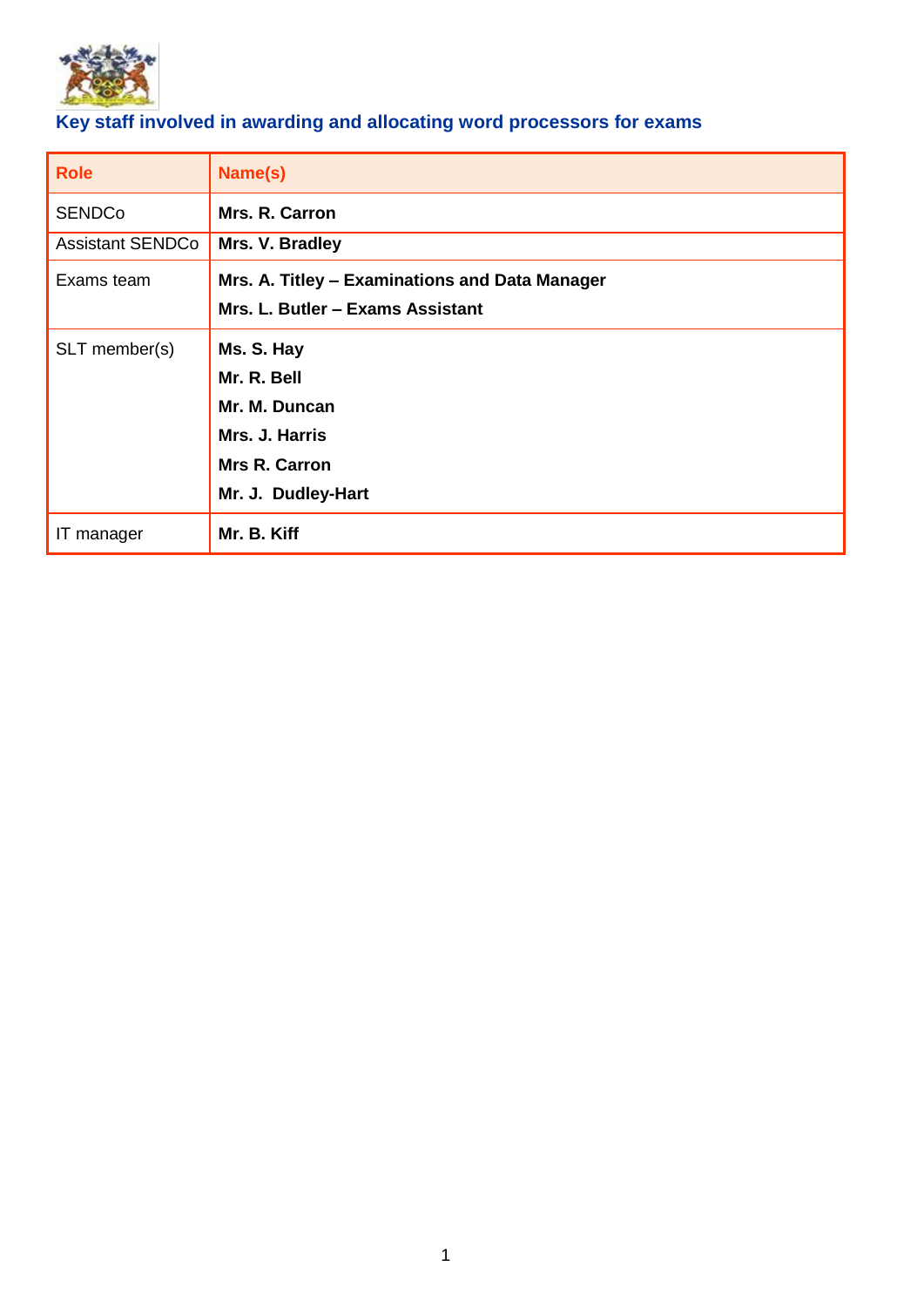

 $\overline{a}$ 

**This policy is reviewed and updated annually on the publication of updated JCQ regulations and guidance on access arrangements and instructions for conducting exams. References in this policy to AA and ICE relate to/are directly taken from the** *[Access Arrangements and Reasonable](http://www.jcq.org.uk/exams-office/access-arrangements-and-special-consideration/regulations-and-guidance)  [Adjustments 2019-2020](http://www.jcq.org.uk/exams-office/access-arrangements-and-special-consideration/regulations-and-guidance)* **and** *[Instructions for Conducting Examinations 2019-2020](http://www.jcq.org.uk/exams-office/ice---instructions-for-conducting-examinations)* **publications**

#### <span id="page-3-0"></span>**Introduction**

The use of a word processor in exams and assessments is an available access arrangement.

The purpose of an access arrangement is to ensure, where possible, that barriers to assessment are removed for a disabled candidate preventing him/her from being placed at a substantial disadvantage as a consequence of persistent and significant difficulties.

The integrity of the assessment is maintained, whilst at the same time providing access to assessments for a disabled candidate. *(AA 4.2.1)*

Although access arrangements are intended to allow access to assessments, they cannot be granted where they will compromise the assessment objectives of the specification in question. *(AA 4.2.2)*

Candidates may not require the same access arrangements in each specification. Subjects and their methods of assessments may vary, leading to different demands of the candidate. SENDCOs must the need for access arrangements on a subject-by-subject basis. *(AA 4.2.3)*

#### <span id="page-3-1"></span>**Purpose of the policy**

This policy details how The Coopers' Company and Coborn School (CCCS) complies with AA (chapter 4) *Adjustments for candidates with disabilities and learning difficulties* and (chapter 5.8) *Word processor* when awarding and allocating a candidate the use of word processor in his/her exams.

The term 'word processor' is used to describe for example, the use of a computer, laptop or tablet.

#### <span id="page-3-2"></span>**The use of a word processor**

The Coopers' Company and Coborn School will:-

- $\blacktriangleright$  allocate the use of a word processor to a candidate where it is their normal way of working within the centre; *(AA 5.8.1)*
- $\triangleright$  award the use of a word processor to a candidate if it is appropriate to their needs. Needs may include:
	- a learning difficulty which has a substantial and long term adverse effect on his/her ability to write legibly;
	- a medical condition;
	- a physical disability;
	- a sensory impairment;
	- planning and organisational problems when writing by hand;
	- poor handwriting. *(AA 5.8.4)*
- only permit the use of a word processor where the integrity of the assessment can be maintained; *(AA 4.2.1)*

not grant the use of a word processor where it will compromise the assessment objectives of the specification in question; *(AA 4.2.2)*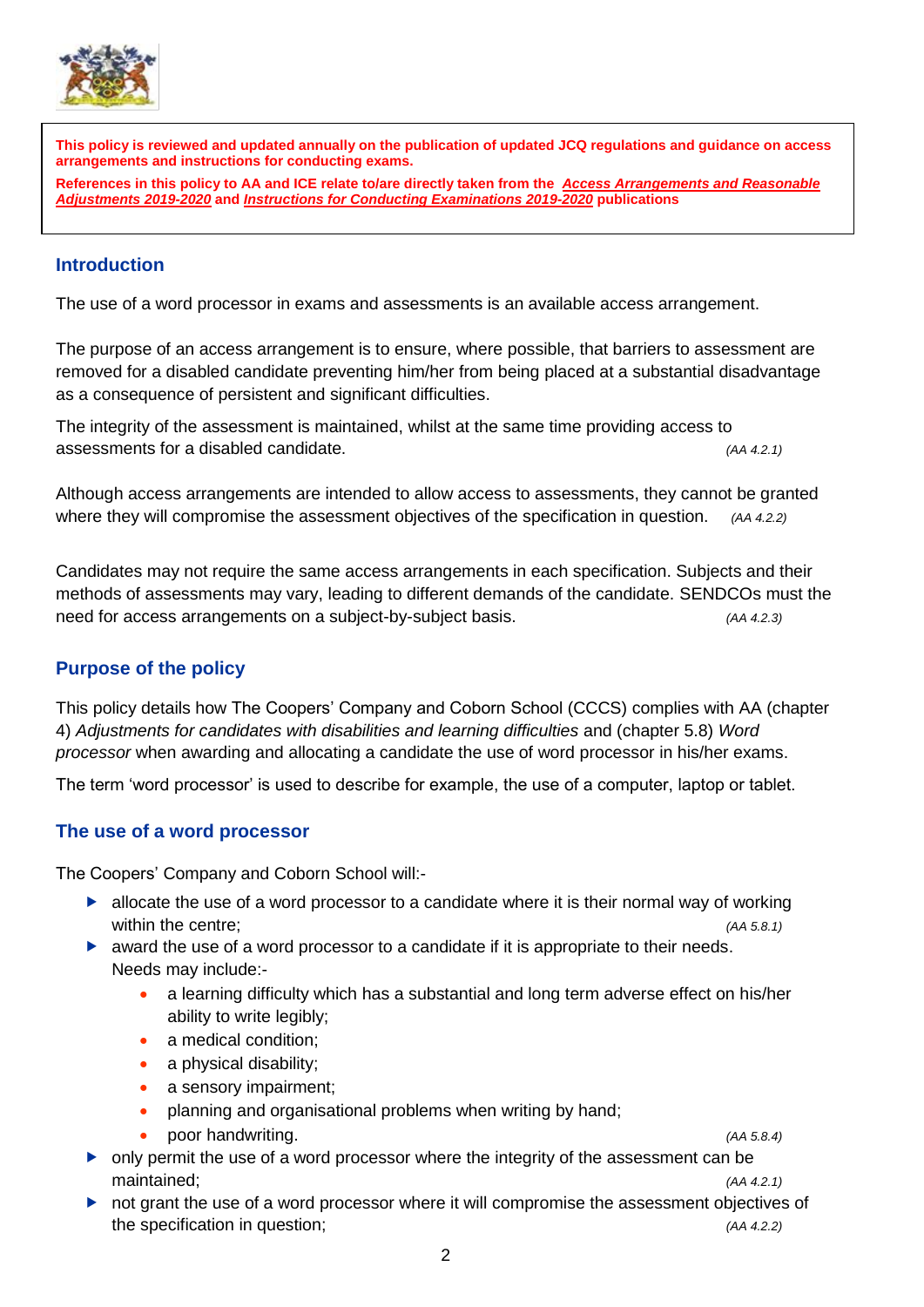

- consider on a subject-by-subject basis if the candidate will need to use a word processor in each specification; *(AA 4.2.3)*
- consider the needs of the candidate at the start of the candidate's course leading to a qualification based on evidence gathered that firmly establishes the candidate's needs and 'normal way of working' in the classroom, internal tests/exams, mock exams etc., and confirm arrangements in place before the candidate takes an exam or assessment; *(AA 4.2.4)*
- provide access to word processors to candidates in non-examination assessment components as standard practice unless prohibited by the specification. *(AA 5.8.2)* (AA 5.8.2)

The centre will not:-

 simply grant the use of a word processor to a candidate because he/she prefers to type rather than write or can work faster on a keyboard, or because he/she uses a laptop at home

#### **Exceptions**

The only exceptions to the above where the use of a word processor would be considered for a candidate would be:-

- $\blacktriangleright$  in the event of a temporary injury or impairment, or a diagnosis of a disability or manifestation of an impairment relating to an existing disability arising after the start of the course; *(AA 4.2.4)*
- where a subject within the curriculum is delivered electronically and the centre provides word processors to all candidates. *(AA 5.8.4).*

### <span id="page-4-0"></span>**Arrangements at the time of the assessment for the use of a word processor**

A candidate using a word processor is accommodated in the following manner:-

- Where possible students using word processors will be housed in the main exam hall at the rear of the room so they cannot be overlooked by other candidates;
- If this is not possible, then they will be housed together in a smaller room within the school.

In compliance with the regulations, CCCS will:-

- **P** provides a word processor with the spelling and grammar check facility/predictive text disabled (switched off) unless an awarding body's specification says otherwise; *(ICE 14.20)*
- $\triangleright$  (where a candidate is to be seated with the main cohort without the use of a power point) checks the battery capacity of the word processor before the candidate's exam to ensure that the battery is sufficiently charged for the entire duration of the exam; *(ICE 14.21)*
- ensures the candidate is reminded to ensure that his/her centre number, candidate number and the unit/component code appear on each page as a header or footer e.g. 12845/8001 – 6391/01; *(ICE 14.22)*

If a candidate is using the software application Notepad or WordPad these do not allow for the insertion of a header or footer. In such circumstances once the candidate has completed the examination and printed off his/her typed script, he/she is instructed to handwrite their details as a header or footer. The candidate is supervised throughout this process to ensure that he/she is solely performing this task and not re-reading their answers or amending their work in any way.

- **EX** ensures the candidate understands that each page of the typed script must be numbered, e.g. page 1 of 6; *(ICE 14.23) (ICE 14.23) (ICE 14.23) (ICE 14.23)*
- $\blacktriangleright$  ensures the candidate is reminded to save his/her work at regular intervals;
- instructs the candidate to use a minimum of 12pt font and double spacing in order to assist examiners when marking.

*(ICE 14.24)*

*(AA 5.8.4)*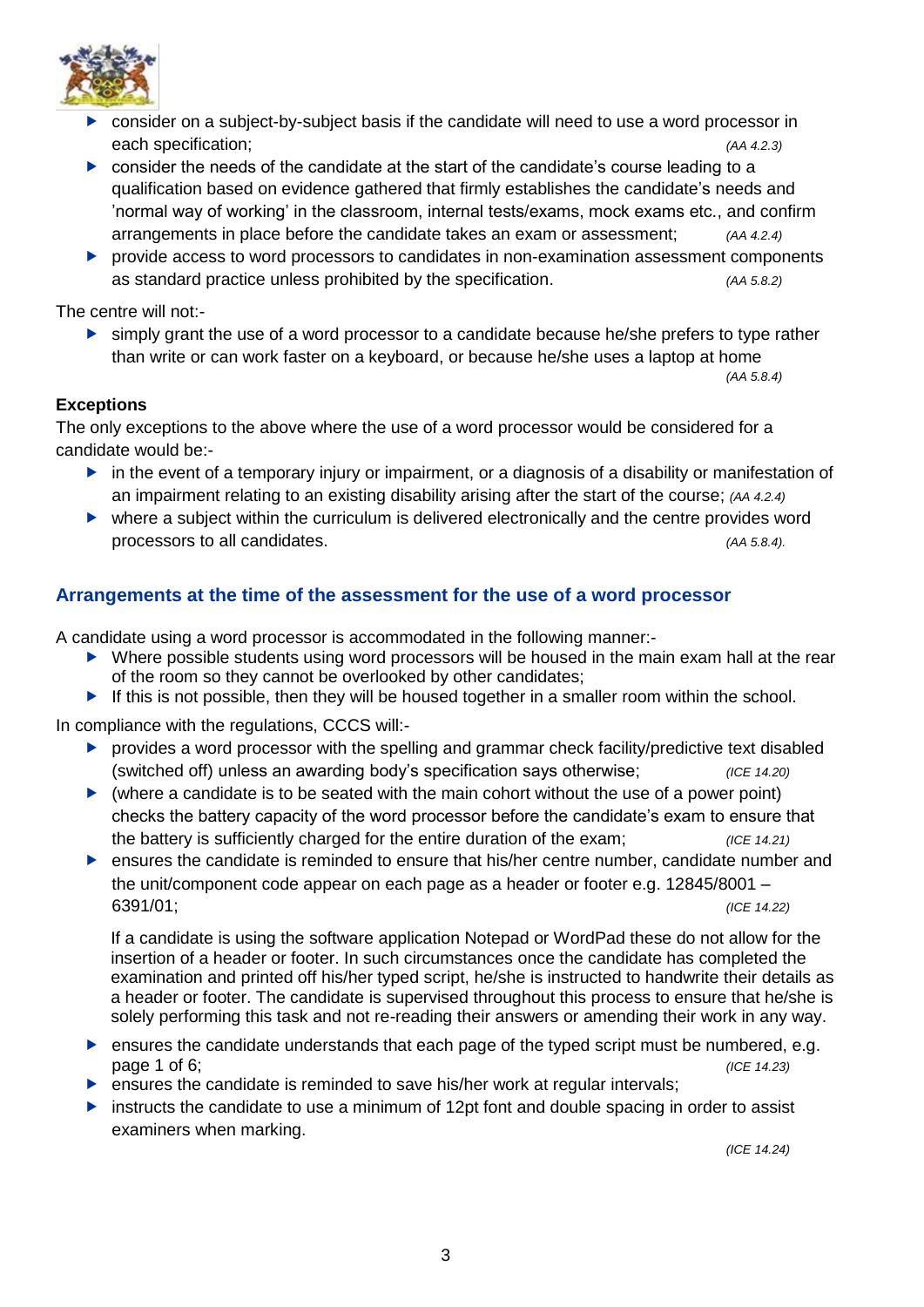

CCCS will ensure the word processor:-

- is only used in a way that ensures a candidate's script is produced under secure conditions;
- $\triangleright$  is in good working order at the time of the exam;
- $\triangleright$  is accommodated in such a way that other candidates are not disturbed and cannot read the screen;
- $\triangleright$  is used as a typewriter, not as a database, although standard formatting software is acceptable and is not connected to an intranet or any other means of communication;
- $\blacktriangleright$  is cleared of any previously stored data;
- ▶ does not give the candidate access to other applications such as a calculator (where prohibited in the examination), spreadsheets etc;
- ▶ does not include graphic packages or computer aided design software unless permission has been given to use these:
- **b** does not have any predictive text software or an automatic spelling and grammar check enabled unless the candidate has been permitted a scribe or is using speech recognition technology (a scribe cover sheet must be completed), or the awarding body's specification permits the use of automatic spell checking;
- ▶ does not include speech recognition technology unless the candidate has permission to use a scribe or relevant software;
- is not used on the candidate's behalf by a third party unless the candidate has permission to use a scribe.

*(ICE 14.25)*

#### **Portable storage medium**

CCCS will ensure that any portable storage medium (e.g. a memory stick) used:-

- $\blacktriangleright$  is provided by the centre;
- $\blacktriangleright$  is cleared of any previously stored data.

#### **Printing the script after the exam is over**

CCCS will ensure:-

- $\blacktriangleright$  the word processor is either connected to a printer so that a script can be printed off, or have the facility to print from a portable storage medium;
- $\blacktriangleright$  the candidate is present to verify that the work printed is his or her own;
- **a** word processed script is attached to any answer booklet which contains some of the answers;
- $\triangleright$  a word processor cover sheet (Form 4) is completed and included with the candidate's typed script (according to the relevant awarding body's instructions).

#### **Invigilation arrangements**

CCCS will ensure invigilators are aware of the following:-

- ▶ When housed within the main exam hall invigilators will be made aware of students using word processors and will be informed of the processes involved. A nominated invigilator will escort the candidate to the exams office at the end of the examination to enable the script to be printed off correctly and signed by the candidate in readiness to be sent off to the exam board with the rest of the cohorts' completed papers;
- When housed in a separate exam room from the main cohort the invigilator will be informed of the processes involved. The invigilator to escort the candidate to the exams office at the end of the examination to enable the script to be printed off correctly and signed by the candidate in readiness to be sent off to the exam board with the rest of the cohorts' completed papers;
- $\blacktriangleright$  A JCQ Form 4 will be handed over to the invigilator at the beginning of each exam for each student using a word processor.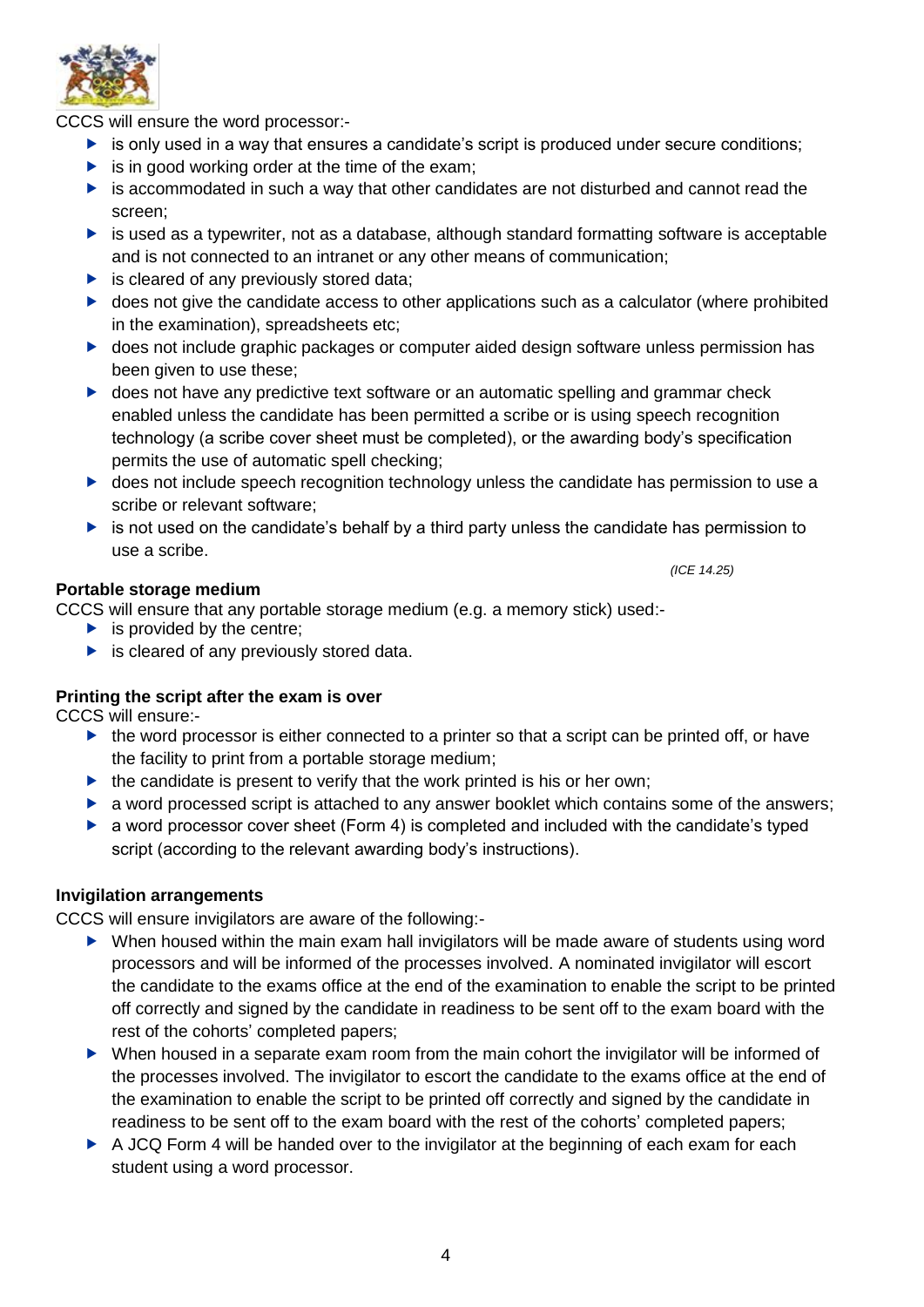

## **Appendix 1**

## <span id="page-6-1"></span><span id="page-6-0"></span>**The criteria The Coopers' Company and Coborn School uses to award and allocate word processors for examinations**

*A member of the centre's senior leadership team must produce a statement for inspection purposes which details the criteria the centre uses to award and allocate word processors for examinations."*  [\[AA](http://www.jcq.org.uk/exams-office/access-arrangements-and-special-consideration) 5.8]

The 'normal way of working' for exam candidates, as directed by the head of centre, is that candidates handwrite their exams. An exception to this is where a candidate may have an approved access arrangement in place, for example the use of a scribe/speech recognition technology.

#### **The use of word processors**

There are also exceptions where a candidate may be **awarded / allocated** the use of a word processor in exams where he/she has a firmly established need, it reflects the candidate's normal way of working and by not being awarded a word processor would be at a substantial disadvantage to other candidates.

Needs might include where a candidate has, for example:

- **a** learning difficulty which has a substantial and long term adverse effect on their ability to write legibly:
- $\blacktriangleright$  a medical condition:
- $\blacktriangleright$  a physical disability;
- $\blacktriangleright$  a sensory impairment;
- **P** planning and organisational problems when writing by hand;
- $\blacktriangleright$  poor handwriting.

The only exception to the above where the use of a word processor may be considered for a candidate would be:-

- $\triangleright$  on a temporary basis as a consequence of a temporary injury at the time of the assessment;
- where a subject within the curriculum is delivered electronically and the centre provides word processors to all candidates.

#### **Allocating word processors**

The SENDCO in consultation with the Heads of Departments will decide if a candidate requires a word processor for examinations. This arrangement will only be permitted to remove barriers for disabled candidates, which prevent them from being placed at a substantial disadvantage as a consequence of persistent and significant difficulties. The use of a word processor is only permitted whilst ensuring that the integrity of the assessment is maintained, at the same time as providing access to assessments for a disabled candidate. The arrangements are not granted where it will compromise the assessment objectives of the specification in question. Candidates will not require the arrangement in each specification; the need for the use of a word processor is considered on a subject by subject basis. The use of a word processor is agreed / processed at the start of the course. Candidates are subsequently aware that they will have the use of a word processor for examinations and NEAs for approved subjects only.

The use of a word processor for candidates is only granted if it reflects the support given to them as their 'normal way of working', which is defined as support: in the classroom; or working in small groups for reading and / or writing; or literacy support lessons; or literacy intervention strategies; and / or in internal school tests and mock examinations. The candidate must be proficient in word processing so it's an appropriate arrangement. Candidates will normally work on laptops in the main exam venue.